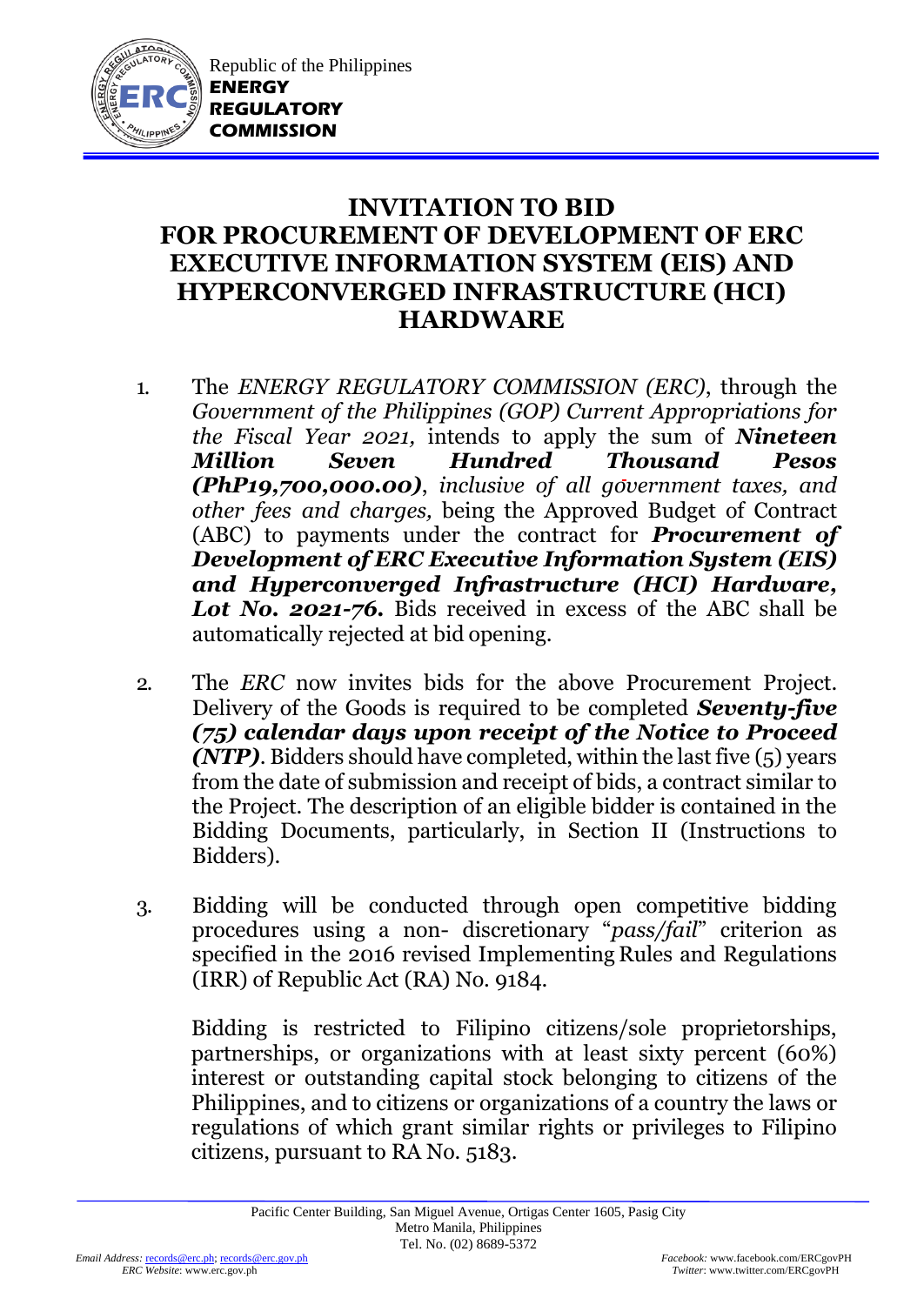- 4. Prospective Bidders may obtain further information from *ERC BAC Secretariat* and inspect the Bidding Documents at the address given below during *Monday to Friday, 9:00 A.M. to 4:00 P.M*.
- 5. A complete set of Bidding Documents may be acquired by interested Bidders on *15 November 2021* from the given address and website(s) below *and upon payment of the applicable fee for the Bidding Documents, pursuant to the latest Guidelines issued by the GPPB, in the amount of Twenty-five Thousand Pesos (PhP25,000.00)*. The Procuring Entity shall allow the bidder to present its proof of payment for the fees *in person.*
- 6. The *ERC BAC* will hold a Pre-Bid Conference<sup>1</sup>, which shall be open to prospective bidders, on *23 November 2021, 10:00 A.M. through videoconferencing via MS Teams, which can be accessed through:*

[https://teams.microsoft.com/l/meetup-](https://teams.microsoft.com/l/meetup-join/19%3ameeting_MWEyYjZmOWYtODZjZS00MjAzLWE4NzMtZDRjNmUxYTM5MTc5%40thread.v2/0?context=%7b%22Tid%22%3a%2234a3c75d-10fe-482b-9220-04df09540e89%22%2c%22Oid%22%3a%225f074c63-51dc-4812-9356-3479a48fb753%22%7d)

[join/19%3ameeting\\_MWEyYjZmOWYtODZjZS00MjAzLWE4NzMtZDRjNmUx](https://teams.microsoft.com/l/meetup-join/19%3ameeting_MWEyYjZmOWYtODZjZS00MjAzLWE4NzMtZDRjNmUxYTM5MTc5%40thread.v2/0?context=%7b%22Tid%22%3a%2234a3c75d-10fe-482b-9220-04df09540e89%22%2c%22Oid%22%3a%225f074c63-51dc-4812-9356-3479a48fb753%22%7d) [YTM5MTc5%40thread.v2/0?context=%7b%22Tid%22%3a%2234a3c75d-10fe-](https://teams.microsoft.com/l/meetup-join/19%3ameeting_MWEyYjZmOWYtODZjZS00MjAzLWE4NzMtZDRjNmUxYTM5MTc5%40thread.v2/0?context=%7b%22Tid%22%3a%2234a3c75d-10fe-482b-9220-04df09540e89%22%2c%22Oid%22%3a%225f074c63-51dc-4812-9356-3479a48fb753%22%7d)[482b-9220-04df09540e89%22%2c%22Oid%22%3a%225f074c63-51dc-4812-](https://teams.microsoft.com/l/meetup-join/19%3ameeting_MWEyYjZmOWYtODZjZS00MjAzLWE4NzMtZDRjNmUxYTM5MTc5%40thread.v2/0?context=%7b%22Tid%22%3a%2234a3c75d-10fe-482b-9220-04df09540e89%22%2c%22Oid%22%3a%225f074c63-51dc-4812-9356-3479a48fb753%22%7d) [9356-3479a48fb753%22%7d](https://teams.microsoft.com/l/meetup-join/19%3ameeting_MWEyYjZmOWYtODZjZS00MjAzLWE4NzMtZDRjNmUxYTM5MTc5%40thread.v2/0?context=%7b%22Tid%22%3a%2234a3c75d-10fe-482b-9220-04df09540e89%22%2c%22Oid%22%3a%225f074c63-51dc-4812-9356-3479a48fb753%22%7d)

- 7. Bids must be duly received by the BAC Secretariat through manual submission at the office address indicated below on or before *07 December 2021, 09:00 A.M.* Late bids shall not be accepted. Bidders are requested to submit one (1) original and one (1) copy of their bids. Bidders are likewise requested to bring the originals of the documents submitted and present the same for comparison during the bid opening.
- 8. All Bids must be accompanied by a bid security in any of the acceptable forms and in the amount stated in **ITB** Clause 14.
- 9. Bid opening shall be on *07 December 2021, 09:00 A.M.* at the given address below. Bids will be opened in the presence of the bidders' representatives who choose to attend the activity.
- 10. The *ERC* reserves the right to reject any and all bids, declare a failure of bidding, or not award the contract at any time prior to contract award in accordance with Sections 35.6 and 41 of the 2016

<sup>&</sup>lt;sup>1</sup> May be deleted in case the ABC is less than One Million Pesos (PhP1,000,000) where the Procuring Entity may not hold a Pre-Bid Conference.